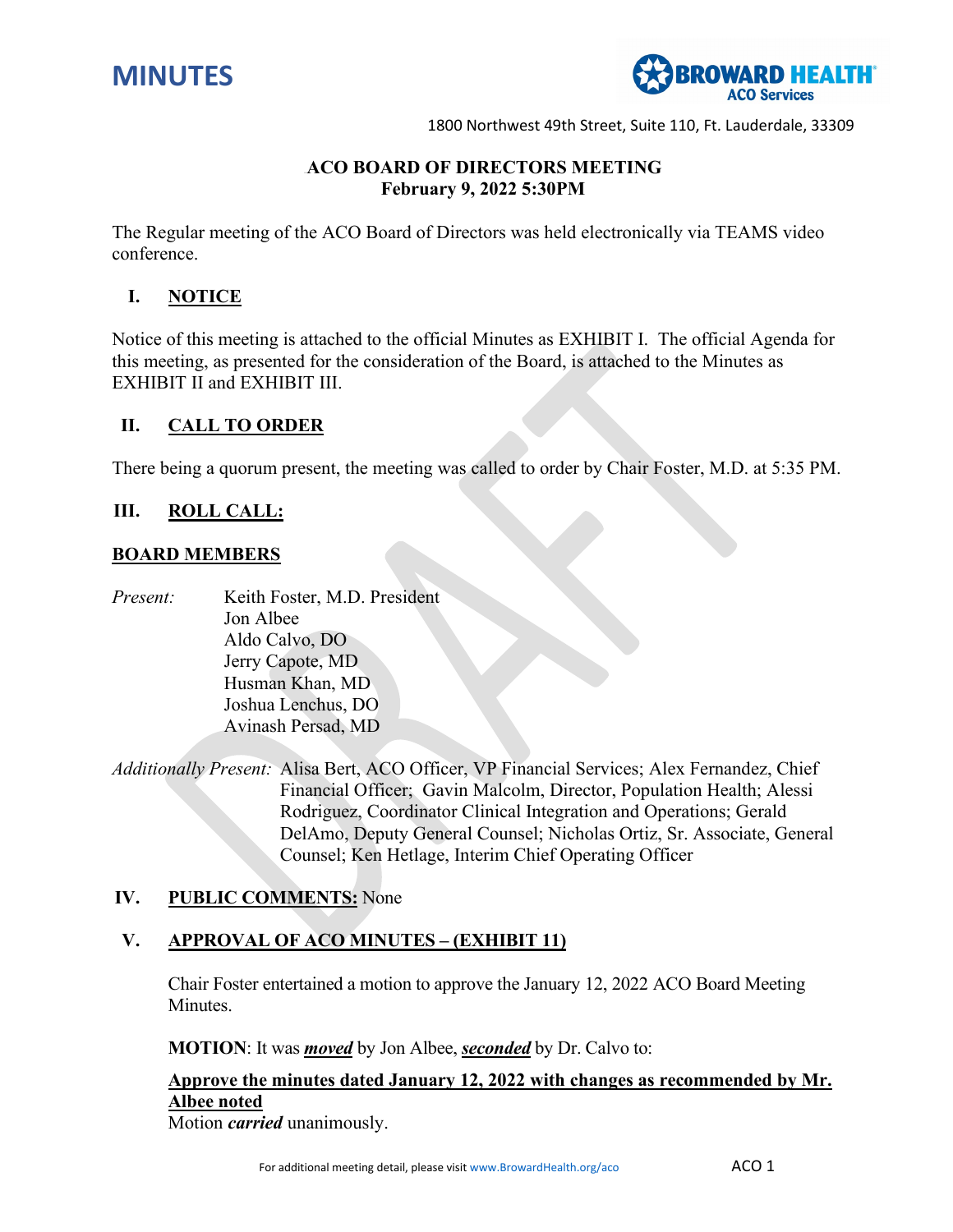



### **VI. SUBCOMMITTEE UPDATES:** Mr. Malcolm reported:

A. **Clinical Outcomes and Utilization:** For Cigna, all but one quality metric is in the green. Pediatric well child visits dropped but it was due to one patient. Mr. Malcolm noted the Generic Dispensing Rate is 87.7% as before but that the Generic Efficiency Rate remains high at 99.7%, which means almost all of the medications that have a generic option are being utilized.

Mr. Malcolm noted that for Cigna utilization, ER visits per 1,000 is below the market and has a 6.9% improvement against the market. Mr. Malcolm noted the Potentially Avoidable ER visits per 1,000 is slightly higher than the market but the ratio has improved by 17.7% from the last quarter against the market. The ACSC ER visits is well below the market, showing a 33.1% improvement from last quarter. The High Utilization ER visits is dramatically below the market with a 66.7% improvement from last quarter. Mr. Malcolm noted some of the results are due to the impact of COVID but overall it is favorable.

For Florida Blue, all quality metrics are at or above the market for the month of July 2021. Mr. Malcolm noted that nephropathy screening has been replaced by colorectal cancer screening and the ACO is exceeding the market at this time in that metric. Generic Dispensing Rate remains at 83.1% but noted that there is a large HIV population so the options for generic medications is lower for this population. Florida Blue does not have the same generic efficiency rate calculation.

B. **Clinical Guidelines:** Mr. Malcolm noted that one guideline was approved at the last meeting, bringing the total to 31. Mr. Malcolm noted that there has been discussion around reviewing Use of Imaging for Low Back Pain guideline and that there is a consensus to keep the language regarding use of chiropractic medicine in the guideline. Mr. Malcolm deferred to Dr. Foster for comment and to request a vote on the metric.

Clinical Guideline for Board Approval

• 2022 Use of Imaging in Low Back Pain

Chair Foster stated that he understands the position of the Clinical Guidelines committee to retain the language around chiropractic medicine. He stated that he understands the rationale and while he does not agree personally, he will move to advance the guideline for approval.

**MOTION:** It was *moved* by Dr. Foster, *seconded* by Dr. Calvo to:

*<sup>U</sup> Approve the 2022 Low Back Pain Imaging Guideline* 

C. **Infrastructure and Data Analytics:** Mr. Malcolm noted that the Customer Relationship Management (CRM) software implementation started on February 7 and will continue for about six months. Mr. Malcom noted that this will assist with tracking patients when the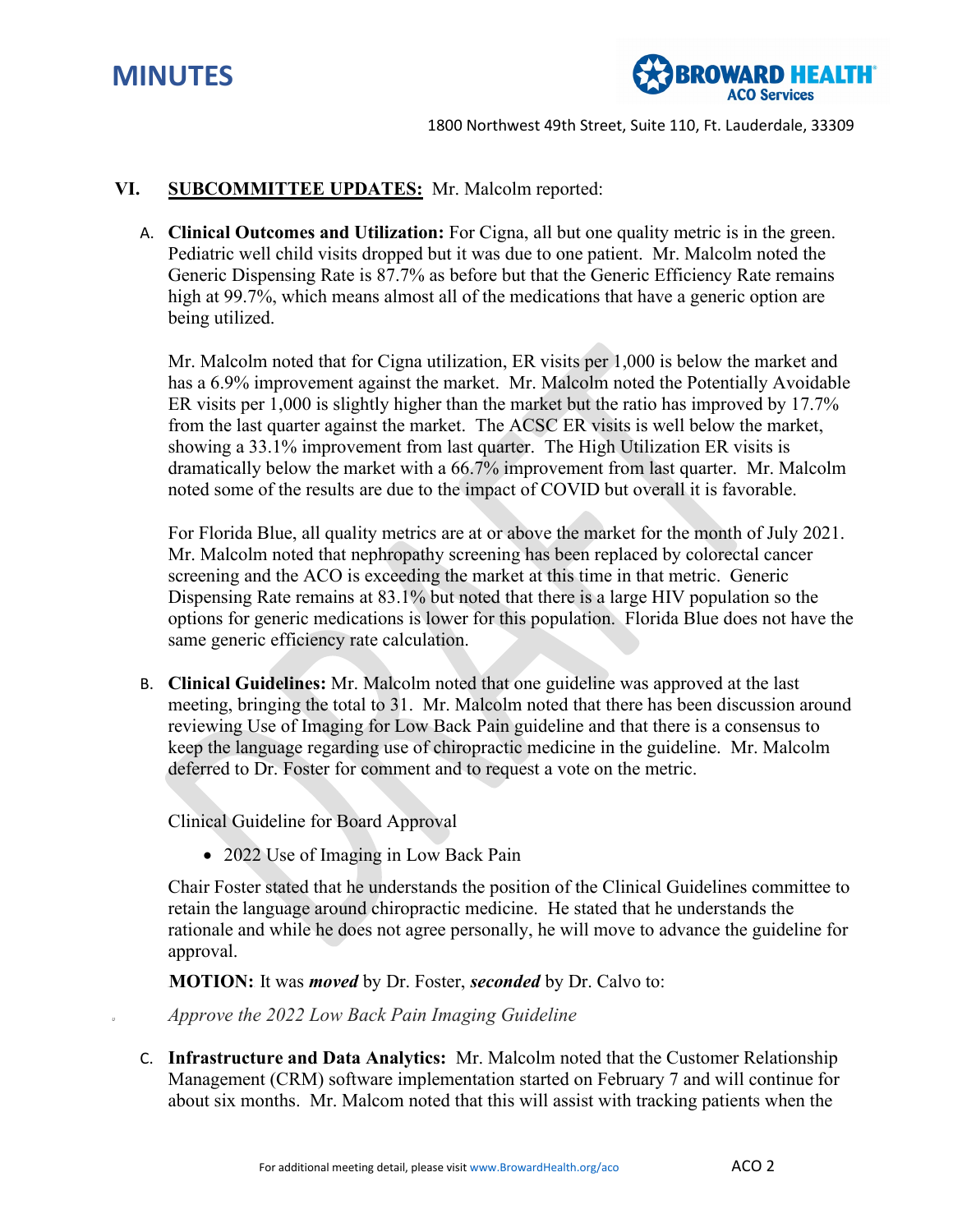



present to the hospital for ER or inpatient care and assist with streamlining the process for closing care gaps.

Mr. Malcolm noted also that the Cerner Annual Health Check to review Population Health utilization of the software. Mr. Malcolm noted that the feedback from Cerner was positive and noted there are some optimizations that will be implemented in the coming weeks to further improve the software. Dr. Calvo and Mr. Malcolm will be meeting on February 14 to have the HEDIS metrics updated in Cerner to assist with meeting quality metrics across all payers.

- D. **Patient Engagement:** Mr. Malcolm reviewed trend of annual visits since 2017. Mr. Malcolm noted that despite the data not being complete, the number of visits completed is higher than all previous years and continues an upward trend.
- E. **Physician Engagement:** Mr. Malcolm noted that there has been no change in the number of executed contracts and number of physicians remains at 32. Mr. Malcolm noted that there is one pediatrician who has some final questions prior to signing the agreement. Mr. Malcolm will follow up with the physician and enlist assistance from Mr. Ortiz for any legal questions that arise.

Mr. Malcolm noted that he and Dr. Foster have been visiting community physicians to deliver distribution checks from the Florida Blue shared savings. Mr. Malcolm noted that the physician they visited earlier today is interested in joining the Medicare ACO, should that come to fruition.

Mr. Malcolm noted that he is working with Alex Fernandez and David Weisman to identify physicians for outreach using data from admissions for Florida Blue and Cigna and that, as noted previously, contact has been made with the physician relations staff at the different hospitals to assist with outreach. Dr. Foster noted that the reception from the community physicians has been very positive. Dr. Foster noted the ability to engage with the office staff around leveraging RN Connect and other resources to further assist them.

Mr. Albee inquired about board specific outreach program to the physicians. Mr. Malcolm noted that the work with Dr. Foster and Alex is to identify additional physicians, including utilization of Intellimed to identify physicians who admit Florida Blue and Cigna patients. Mr. Malcolm noted that Mr. Weisman in managed care has been out this week but Mr. Malcolm will continue to work to meet with him on the status of contracting other payers as well.

# **VII. BROWARD HEALTH SYSTEM UPDATE:** Mr. Hetlage reported: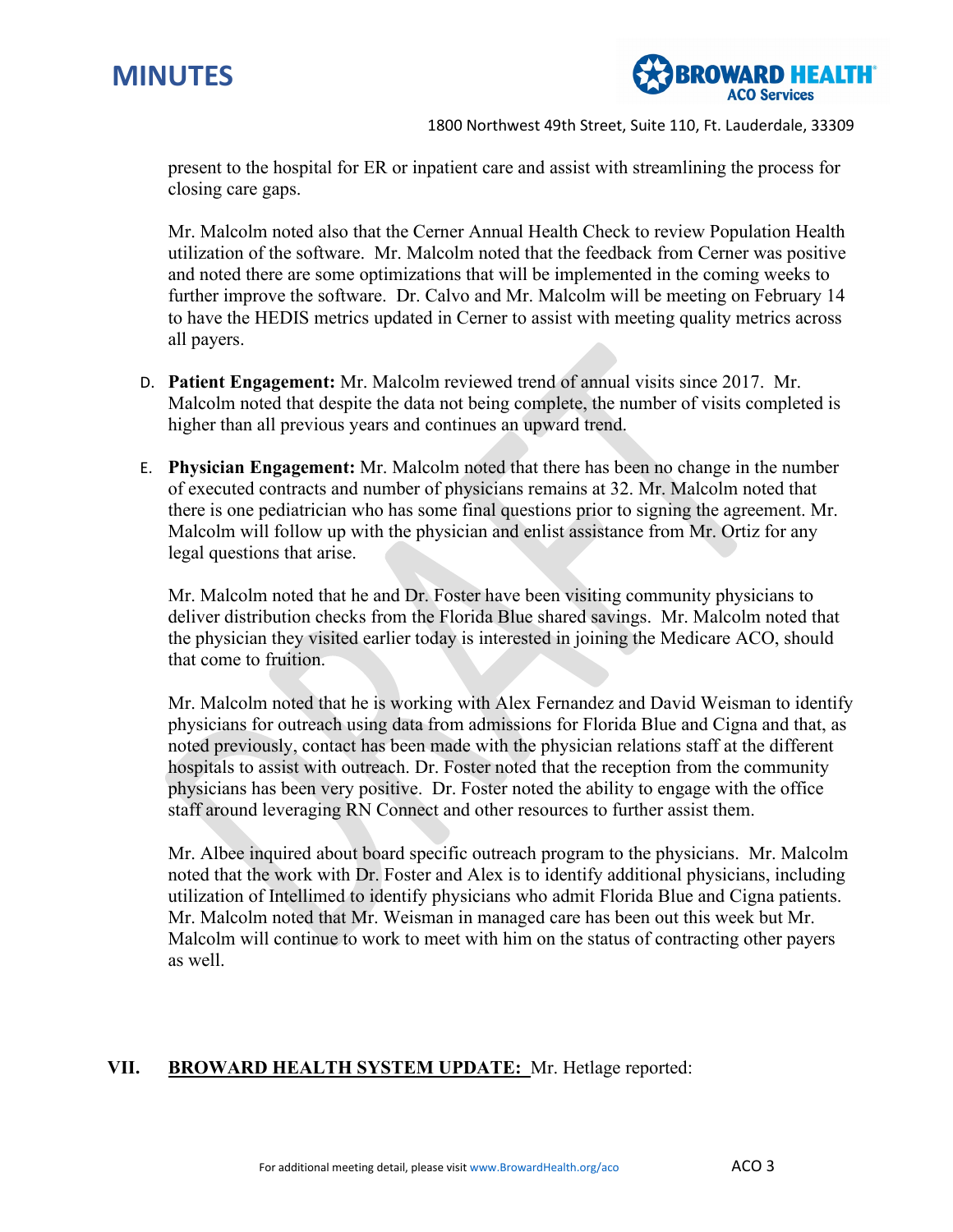

.



1800 Northwest 49th Street, Suite 110, Ft. Lauderdale, 33309

The Bond rating for the District has been a  $B_{+++}$  for some time now and there has been a lot of work to improve this rating over the last few years. Mr. Hetlage noted that last week the Bond rating has been upgraded to A-. He stated that Moody's will be coming in to review in the next week or two.

Mr. Hetlage noted that COVID cases continue to decline but there remain staffing challenges that are seen throughout the country.

Dr. Calvo inquired about what is involved in the ratings. Mr. Hetlage noted that there are many things involved in the determination. Leadership stability is a significant component and Mr. Strum's addition to the team has been positive. Financial performance, which has been steady, is one item. Business practices and balance sheet were other examples given. Mr. Hetlage noted that there are wide array of components in the complex evaluation.

# **VIII. BOARD MEMBER COMMENTS / OPEN FORUM**

Mr. Albee requested an update on the Medicare ACO. Mr. Malcolm noted that the preliminary application is due in June and that Mr. Ortiz has been advised about physicians that are interested in joining the Medicare ACO in order to maximize the number of Medicare beneficiaries in the initial application. Mr. Malcolm noted that the initial application is an intent to apply with subsequent components to the application.

Mr. Albee inquired about the status of the budget. Mr. Ortiz and Mr. Malcolm noted that there have been no additional legal expenses so far since the application has not been submitted.

Mr. Albee also requested that the agenda and items provided earlier in the cycle prior to subsequent meetings. Dr. Foster supported this request.

Dr. Foster asked that updates on the Medicare ACO be a line item on future meetings. He noted that the physicians were excited to join.

Alex Fernandez talked about the efforts to grow the ACO. He noted that Mr. Malcolm presented at the strategic planning meeting and that Mr. Weisman and Mr. Malcolm met to review some options to expand the ACO. He stated that Mr. Malcolm will be presenting at the hospital MORs to present the ACO outcomes. Mr. Fernandez noted identification of providers in the area with Blue Cross lives and how the business development. Mr. Fernandez noted the possibility of a dedicated business development person to follow the patients more closely.

Dr. Khan noted that he has had issues accessing the Electronic Health Record from his office. Mr. Hetlage provided information about the new minimum requirements as a result of a security patch. Mr. Hetlage will have someone in IT follow up with Dr. Khan.

# **I. ADJOURNMENT**: 6:02 PM